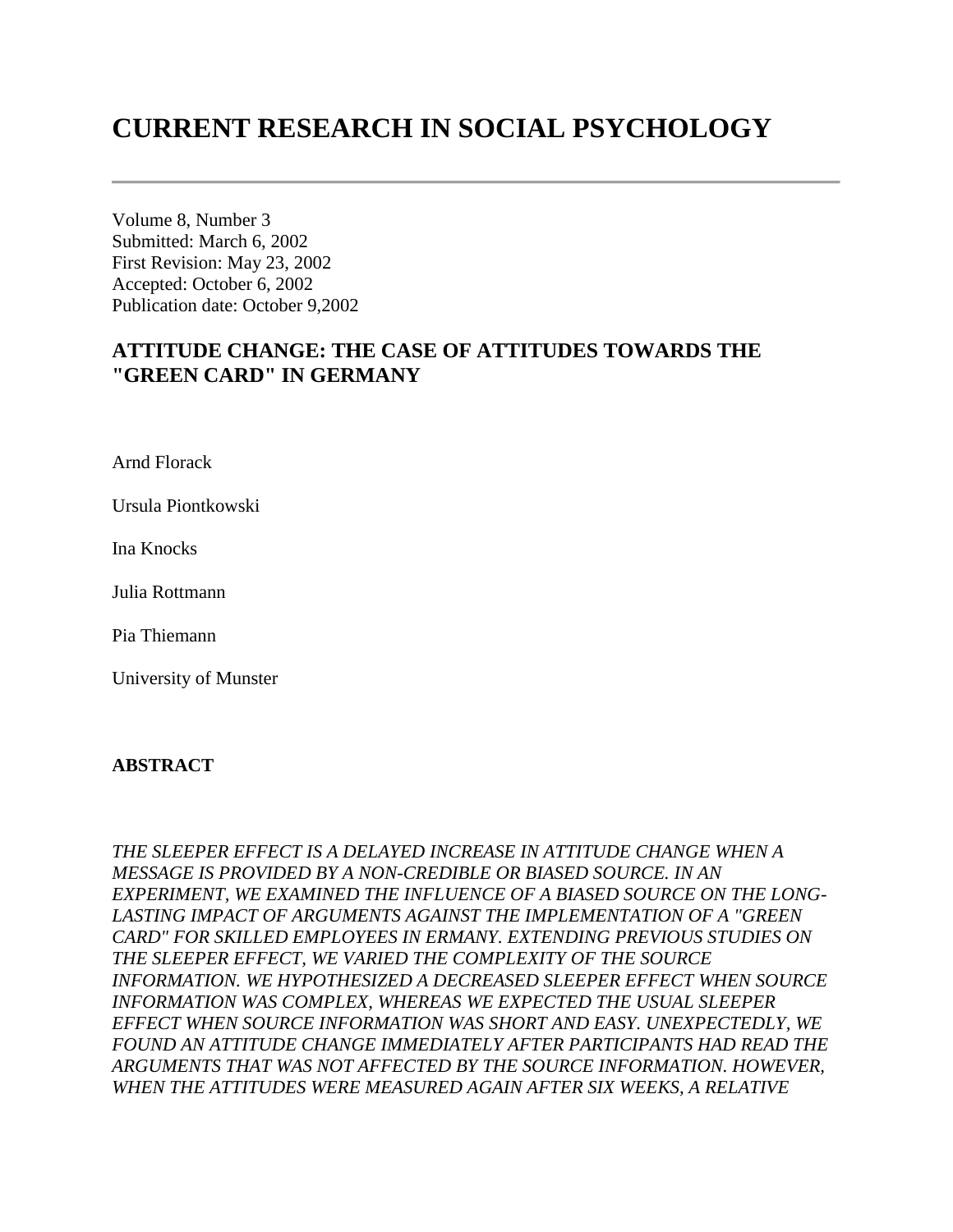# *SLEEPER EFFECT OCCURRED. THE RESULTS ARE INTERPRETED IN THE LIGHT OF MECHANISMS TO REDUCE DISSONANCE.*

#### [39] --------------- [40]

Numerous representatives from politics and the media agree that the debate about German immigration policies played a pivotal role in state elections in North Rhine-Westphalia in 2000. The discussion was dominated by the question of whether the government and domestic industries should recruit highly skilled experts from foreign countries in order to address a labor shortage in specific areas (e.g., internet technologies) and thereby strengthen the German economy. The debate culminated in an ad campaign by the Christian Democratic Party that used the slogan "Children instead of Indians" ("Kinder statt Inder") to emphasize its view that Germans should support the education of their children rather than hire immigrant experts. However, this slogan was seized by the Republicans, a right wing party, who used it in an extensive campaign of their own. Considering that arguments in this debate were provided by clearly biased communicators, it seems to be an interesting question whether the reasoning from such sources leads to attitude change and how enduring this attitude change is.

We know from the considerable research on the "sleeper effect" that under certain circumstances messages from biased or non-credible sources may lead to delayed attitude change (absolute sleeper effect) or to a reduced decline of attitude change over time (relative sleeper effect) (e.g., Gillig and Greenwald 1974; Gruder, Cook, Hennigan, Flay, Alessis, and Halamaj 1978; Hovland, Lumsdaine, and Sheffield 1949). Hovland and Weiss (1951) argued that an unfavorable persuasion cue (e.g., a negative source) becomes dissociated from the message over time. Since sleeper effects were primarily observed when recipients were informed about the message source after reading the message, Pratkanis et al. (1988) suggested that the message itself and the discounting cue are regarded as two separate communications with opposite impact. Although the influence of these communications might be roughly equal immediately after the presentation, Pratkanis et al. assume that the decline of the influence of the latter communication is faster over time. To support their explanation, they refer to findings that prior received communications decay somewhat more slowly than subsequent communications (Miller and Campbell 1959).

A point that was not of main interest in previous research pertains to the length and complexity of information about the communicator. In most studies, specifications about the communicator or the message source were very short. Considering the various explanations offered, the question arises whether a sleeper effect may be observed when specifications about the communicator are extensive and complex. It seems plausible that extensive information about the communicator is stored better in memory and is therefore easier to retrieve when recipients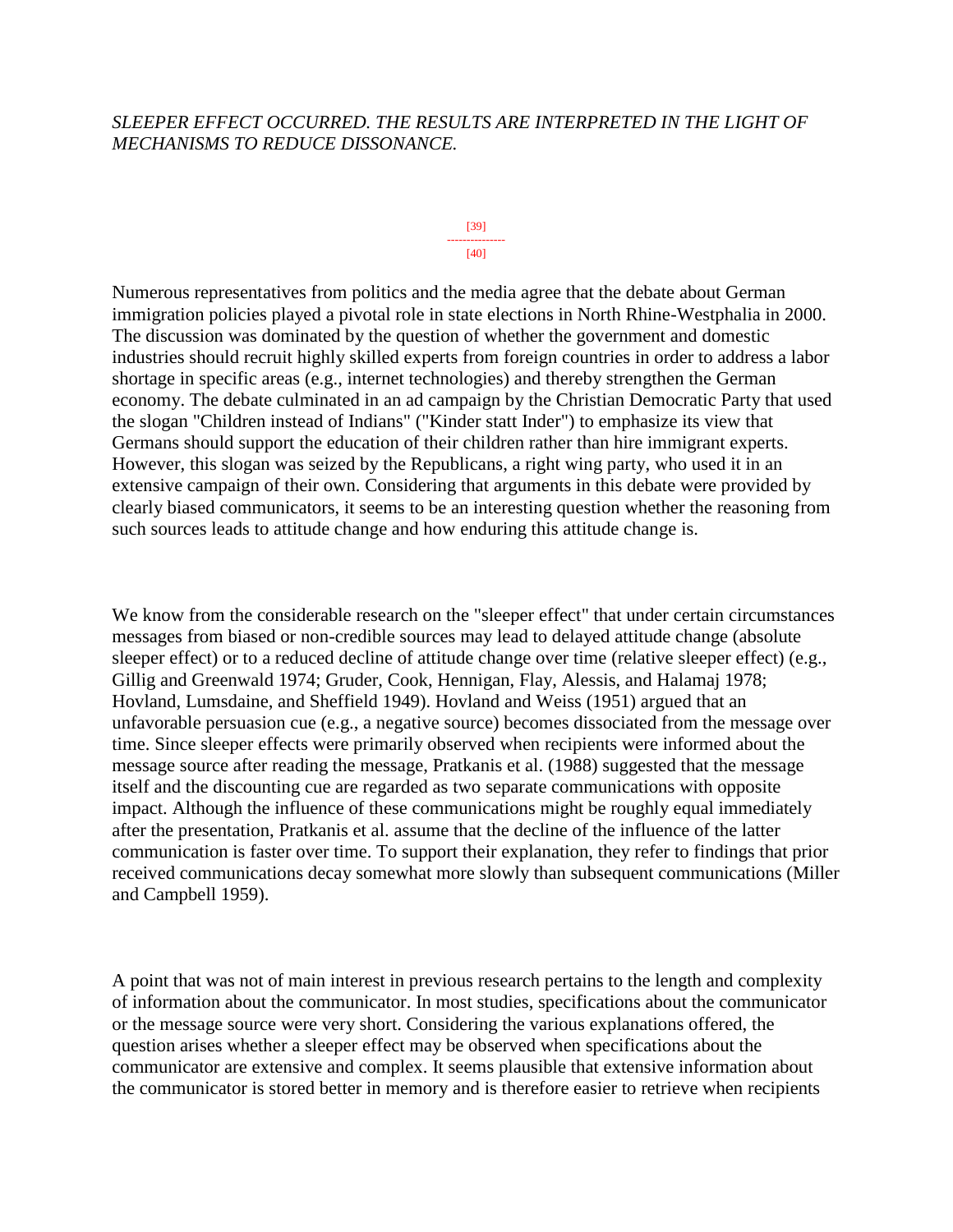process the given information deliberately. If we follow the explanation of Pratkanis et al. (1988) that the sleeper effect is based on a differential decay of information in memory, we should expect a decreased sleeper effect for extensive source information.

#### [40] --------------- [41]

Kruglanski and Thompson (1999; cf. Kruglanski, Thompson, and Spiegel 1999) already demonstrated the relevance of the complexity of information about the message source. In contrast to the widely held assumption of two-process models that source characteristics and message arguments have a different impact on attitudes if participants process the given information heuristically or systematically (e.g., Eagly and Chaiken 1993; Petty and Cacioppo 1986), Kruglanski and Thompson regard source characteristics and message arguments as functionally equivalent in the persuasion process. They assume that the length or extent of such information will interact with contextual factors that are known to promote cognitive elaboration, and that in past research have differentially moderated the persuasive impact of different information types when information type has been confounded with information length. Supporting this assumption, they showed in a series of experiments that participants who were motivated and able to systematically process the given information were more likely to be convinced by an expert than an inexpert source when the source information was long, but not when the source information was short.

Thus, in the case of systematic processing, the impact of source characteristics on persuasion depends on the complexity of information about the source. Therefore, we assumed that, in addition to variables highlighted in previous research, the complexity of information about the communicator would have an influence on the stability of attitude change. In keeping with the reasoning presented above, we expected a sleeper effect for participants who are able and motivated to process the given information systematically if information about a biased communicator is simple, but not if it is complex.

We tested these predictions in an experiment with German students. Inspired by the debate about the green card, we had participants read a short article that included arguments against the implementation of the green card for foreign experts. Once they had read the piece, participants were given either no description of the message source, a short description, or a long description. With the exception of the control condition, the source was clearly biased in its view. The attitude of the participants was measured twice. Once immediately after they had read the arguments and the author note, the second time six weeks later. A fourth group of participants received no arguments and no information about a source. They were merely asked about their attitude toward the green card.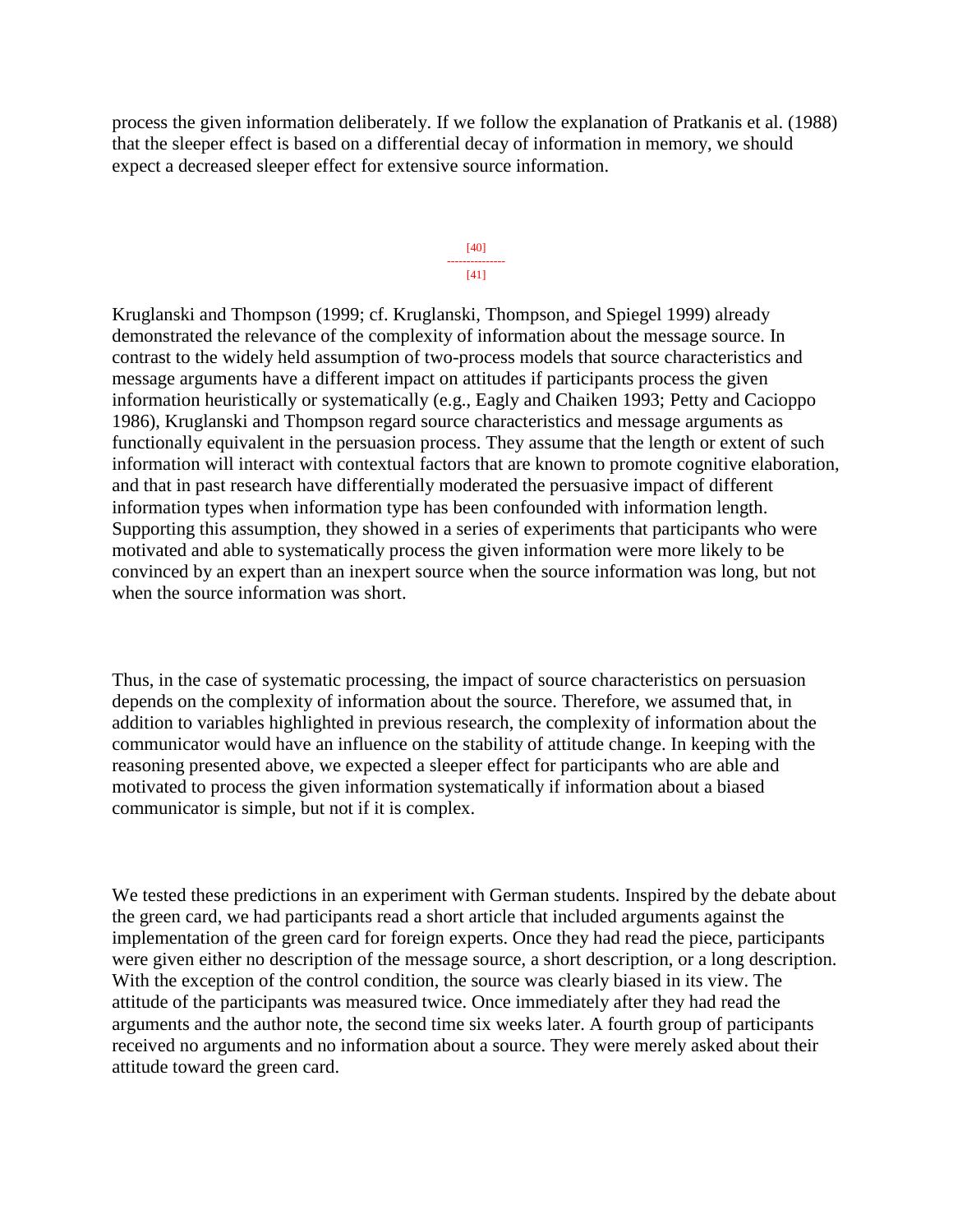We assumed that the attitude change would be stronger immediately after the reading of the article in participants who were not informed about the communicator as compared to participants who were informed about the biased source. Furthermore, we expected a sleeper effect for participants who received a short author note. Six weeks after the reception of the message, its persuasive influence should be strongest for those participants who had received a short author note at the first measurement. Since complex information should be better represented in memory, we expected no sleeper effect for participants who had received an extensive author note.

> [41] --------------- [42]

#### **METHOD**

#### **Procedure and Participants**

Participants were 69 students of the University of M¸nster. In their regular courses, they were asked to participate in a survey about the implementation of the green card in Germany. At the time of the first measurement, they were randomly assigned to one of the three experimental conditions or the control group. With the exception of the control group, all participants received a booklet. The booklet included all materials, instructions, and questionnaires. First, participants read an introduction to the topic. They were informed that Germany was experiencing a shortage of trained workers in the IT market and that there was a current debate over whether experts from countries outside the European Union should be hired for a fixed period of five years. Afterwards, participants read the message that included arguments against the implementation of the green card in Germany. In two conditions, participants then received a short or a long description of the communicator. Finally, all participants answered a questionnaire which, aside from the manipulation check, included the attitude measure. Participants who received information about the communicator were also asked whether they believed the communicator to be biased on the topic under discussion. Six weeks after the first measurement, the courses were visited again by different experimenters, who were allegedly recruiting participants for a survey unrelated to the first study. Participants now answered a questionnaire about several different topics, which also included an assessment of their attitude towards the green card. Participants in the control group answered the questions relevant for the attitude measure only at the first measurement. To identify the participants at both times of measurement, we used a code that was generated by personal data of the participants. After the second measurement, all participants were debriefed about the goals of the present study.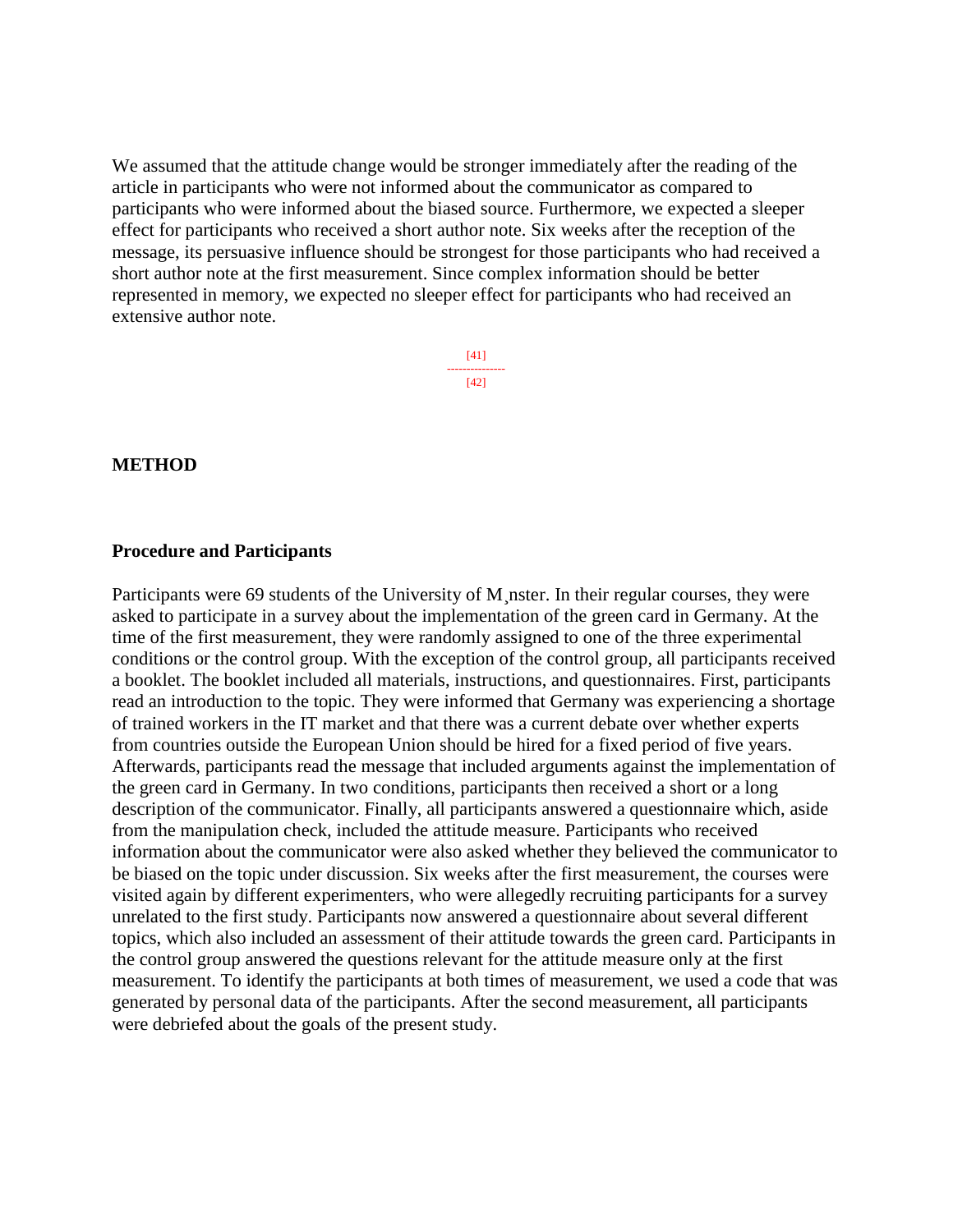#### **Materials**

*Mes*sage

Participants received an article that contained numerous arguments against the implementation of the green card in Germany, arguments that were not clearly attributable to a specific political party. For example, one argument maintained that there were projected shortages of highly trained experts in various fields, and that it was important for the country to educate its own people to resolve the problem in the long run. Furthermore, the author argued that it would not be reasonable to recruit the elite from countries with a low level of education to begin with. To assure that all participants read the article carefully, they were asked to list three arguments specified by the author.

> [42] --------------- [43]

*Communicator*

The article was identified as an excerpt from the newspaper "M¸nchener Anzeiger." The author was identified as the executive director of an advertising agency responsible for an election campaign by the Christian Democrats. Furthermore, it was stated that this agency also created advertisements for an Austrian right wing party. This information was completely fictitious. However, it would guarantee that participants perceived the communicator as biased on the topic of immigration. The information about the communicator was varied according to its length and complexity. The short version contained 46 words. The long and detailed version contained 202 words. Altogether, the short and long version provided a similar description of the communicator, but the long version included more details (e.g., concrete examples for political activities).

**Dependent Measures** 

*Communicator Credibility*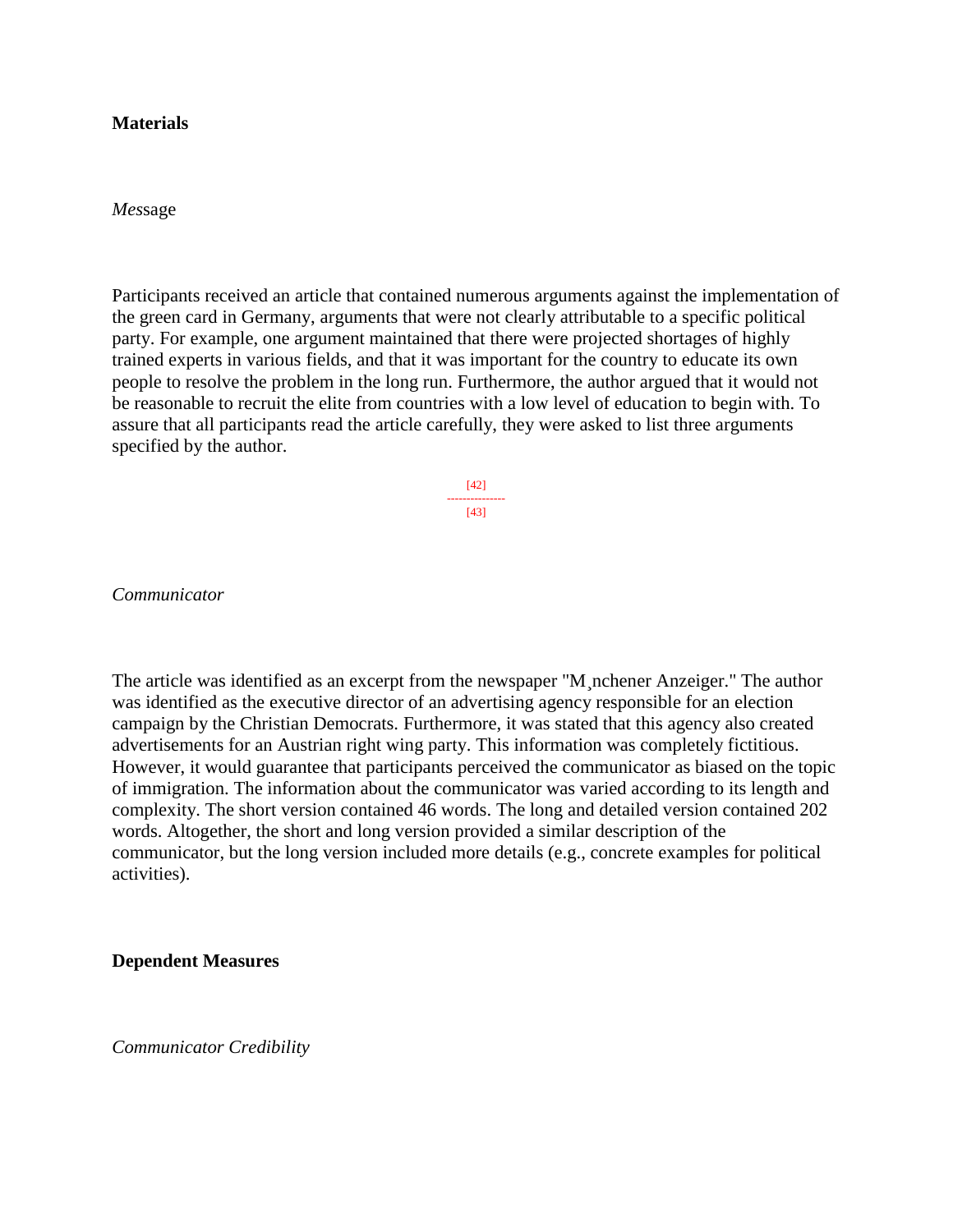Participants indicated on a 9-point scale  $(1 = \text{disagree}; 9 = \text{agree})$  whether they agreed with the following statement: "The author is not biased against the topic." Low values indicate that the author was perceived as biased. The measure was only applied when participants received an author note.

### *Attitude Measure*

At both times of measurement, participants answered the same questions about the introduction of the green card in Germany. They indicated on a 9-point scale  $(1 - \text{disagree}; 9 - \text{agree})$  their agreement with the following items: "The implementation of the green card benefits Germany as a place for doing business;" "The need for experts should be covered by qualified German labor;" "First of all, the implementation of the green card has disadvantages;" "The immediate employment of foreign specialists is a reasonable step." In consideration of the item poles, the item scores were averaged (first measurement: Cronbach Alpha = .87; second measurement: Cronbach Alpha: .89). High values on this scale indicate a favorable opinion towards the implementation of the green card in Germany.

> [43] --------------- [44]

#### **RESULTS**

#### **Communicator Bias**

Participants who received the long version of the author information ( $M = 2.33$ ;  $SD = 1.82$ ) did not differ in their assessment of the communicator from participants who received the short version ( $M = 2.53$ ;  $SD = 1.36$ ),  $t(31) < 1$ , ns. In both conditions, the mean assessment of the communicatorπs credibility was at the lower end of the scale which had the end points 1 and 9.

### **Attitudes Towards the Green Card**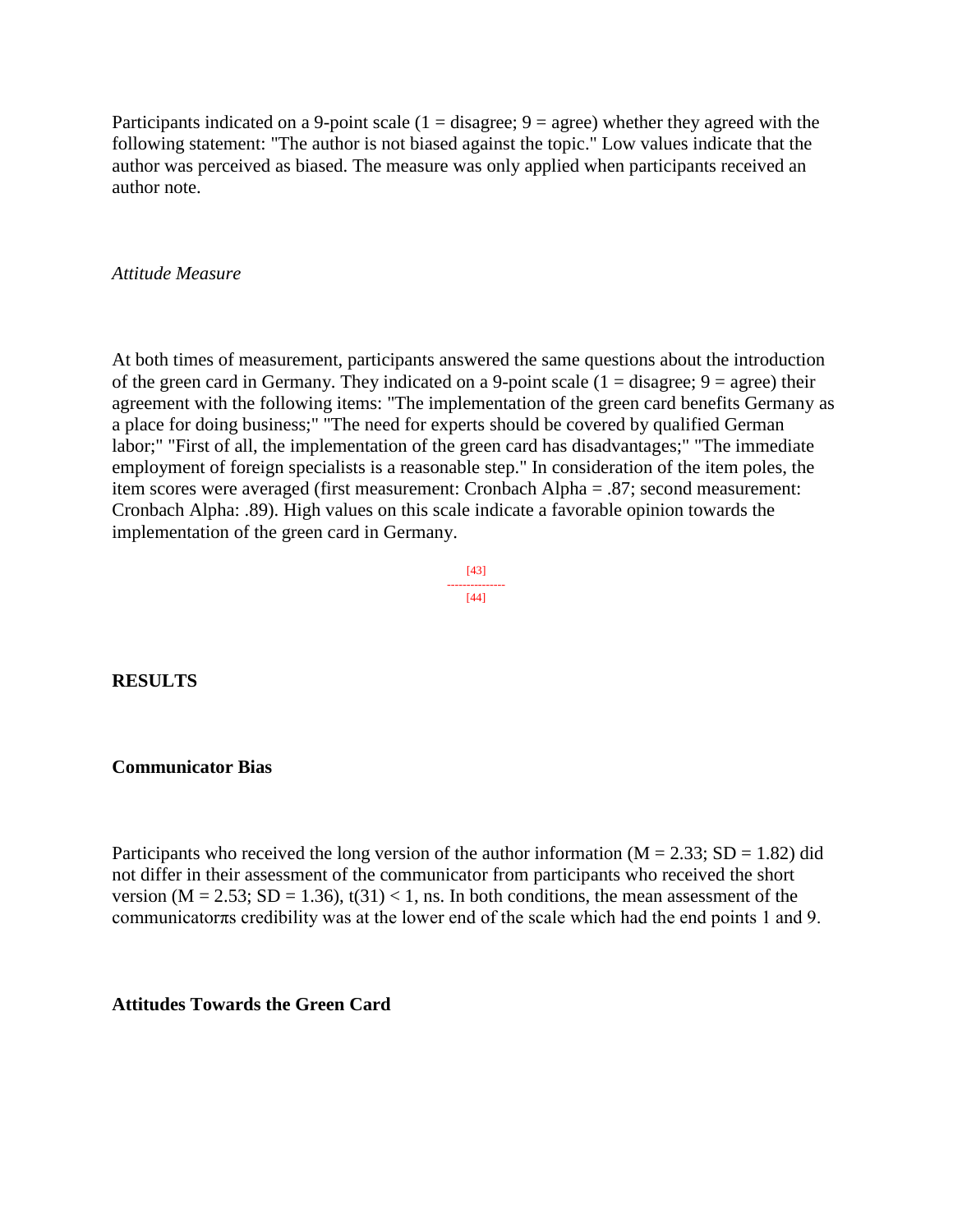A single factorial ANOVA with the attitude scores at the first time of measurement as dependent variable reveals differences between the experimental conditions and the control condition, F(3,  $64$ ) = 2.96, p < .06. As expected, participants were more likely to reject the implementation of the green card when they received the message without any information pertaining to the source as compared to participants who received no such message,  $t(64) = 1.93$ ,  $p < .05$ . However, in contrast to our expectations, the same effect was found when participants who read a short  $(t(64))$  $= 2.62$ , p < .05) or long description of the biased communicator, (t(64) = 1.98, p < .06) were compared with participants who received no message. The conditions with no author note, a short note, or a long note did not differ from each other as regards the attitudes towards the green card,  $ts(64) < 0.1$ , ns. The mean values of the attitudes towards the green card are depicted in Table 1 for both measurement points.

## **Table 1: Means and Standard Deviations (in parentheses) of Attitudes towards the Implementation of the Green Card**

|                                                                        | <b>Experimental Conditions</b> |                              |                                              |                                 |
|------------------------------------------------------------------------|--------------------------------|------------------------------|----------------------------------------------|---------------------------------|
|                                                                        | No.<br>Message                 | Message<br>Only              | $Message +$<br><b>Author Note</b><br>(Short) | Message + Author Note<br>(Long) |
| 1.<br>Measurement                                                      | 5.87a<br>(1.15)                | 4.87b(1.15)  4.51b(1.60)     |                                              | 4.98b(1.99)                     |
| 2.<br>Measurement                                                      |                                | $ 5.34a(1.25) $ 4.29b (1.43) |                                              | 4.94ab(2.21)                    |
| Note: Means with different letters differ significantly at $p < .05$ . |                                |                              |                                              |                                 |

[44] --------------- [45]

Six weeks after the first experimental session, the rejection of the green card was higher in participants who had read a short description of the biased communicator compared to participants in the non-factorial control group,  $t(64) = 2.93$ ,  $p < .01$ . No difference was found between the non-factorial control group and the message only group,  $t(64) < 1$ , ns. This relative sleeper effect is also confirmed in an ANOVA with the point of measurement as dependent factor (immediately vs. after 6 weeks) and the author information (no information vs. short information) as independent factor,  $F(1, 28) = 3.06$ ,  $p < .10$  ( $F(1, 27) = 5.56$ ,  $p < .05$ , after removal of one outlier with a suspicious data profile). There was a decay in attitude change for participants of the message-only condition,  $t(14) = 1.66$ ,  $p < .07$ , one-tailed, but not for participants who had read a short author note,  $t(14) < 1$ , ns. However, this interaction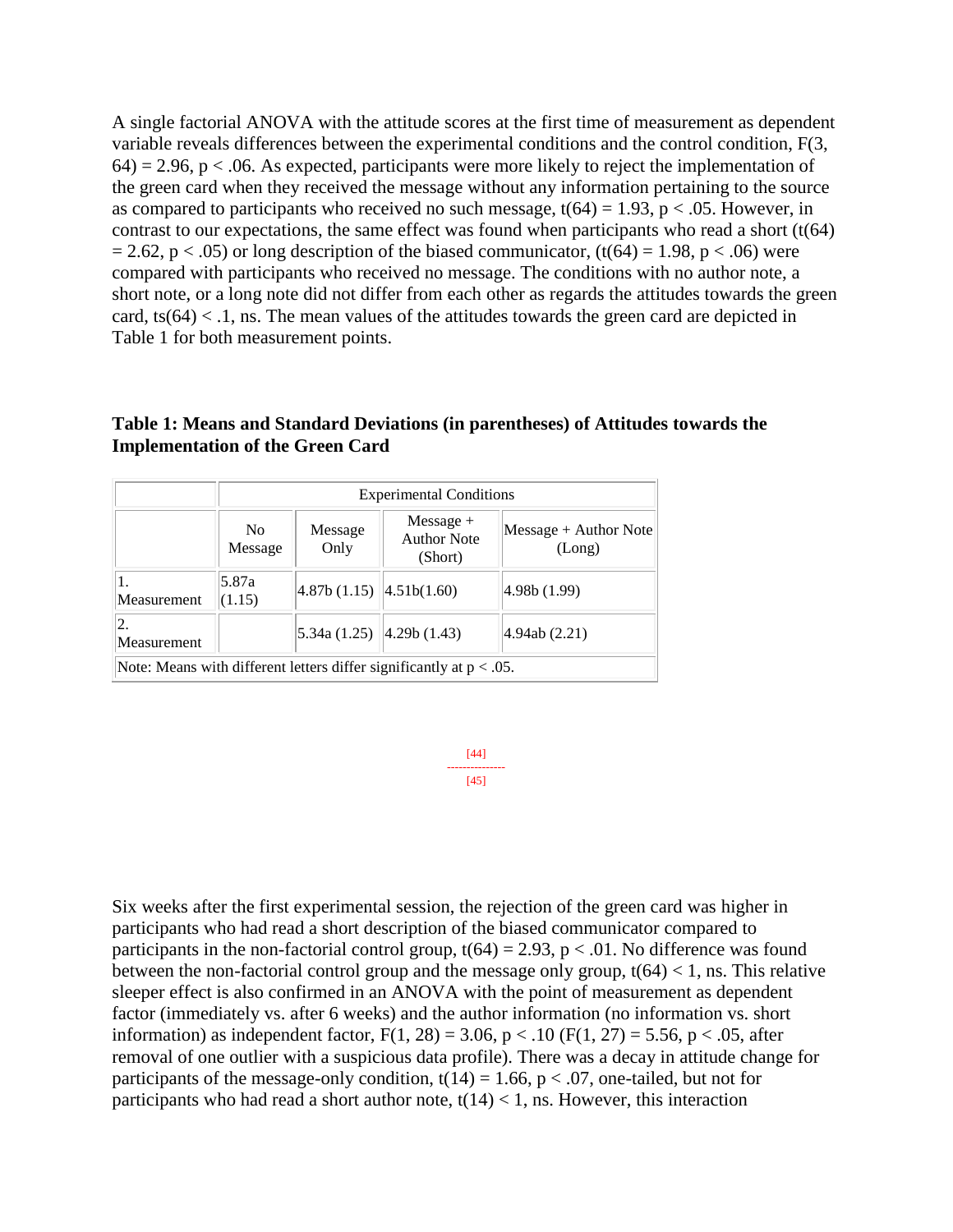disappeared when, additionally, the condition with complex author information was considered,  $F(2, 45) = 1.60$ , ns. Furthermore, we found no interaction when only participants were considered who had read a short or long author note,  $F(1, 31) < 1$ , ns. Thus, the hypothesis that complex author information leads to a diminished sleeper effect was not supported.

#### **DISCUSSION**

The present study provides two surprising results. First of all, we did not expect that the reception of arguments against the implementation of the green card in Germany would lead to an enhanced rejection of the green card even though participants were informed that the author of the arguments was closely linked to conservative parties. Furthermore, it seems amazing that a relative sleeper effect was found. Six weeks after the reception of the arguments, in an ostensibly unrelated second experimental session, participants indicated more positive attitudes towards the green card when they had received no information about the author than when they had received a short author note. Thus, there was a stronger decay of the attitude change when participants had no source information as compared to when they were aware of the biased source. How can we explain these results?

> [45] --------------- [46]

It is a well known phenomenon in persuasion research that source credibility has a diminished impact on attitudes when participants are motivated and capable of checking arguments deliberately (Chaiken 1980; Johnson and Scileppi 1969; Petty, Cacioppo, and Goldman 1981). Indeed, there are some reasons which lead us to assume that participants of the present study were motivated to scrutinize the arguments given. First, participants may have felt a conflict between social norms or internalized standards of equality and activated negative affective evaluations (Gaertner and Dovidio 1986). To reduce this conflict, they may have scrutinized the given information extensively. Second, participants were explicitly asked to read the text carefully and, afterwards, to list three arguments provided by the author. A similar instruction was used in a study by Pratkanis et al. (1978). In that study a communicator effect failed to appear as well. In sum, it seems reasonable that participants in the present study reviewed the arguments elaborately and that, as a consequence, the arguments were more central to participants than the author bias.

However, it remains unclear why there is no effect from the complexity of communicator information. The results of Kruglanski and Thompson (1999) suggest that complex information has a greater impact on attitude change than simple information when individuals scrutinize the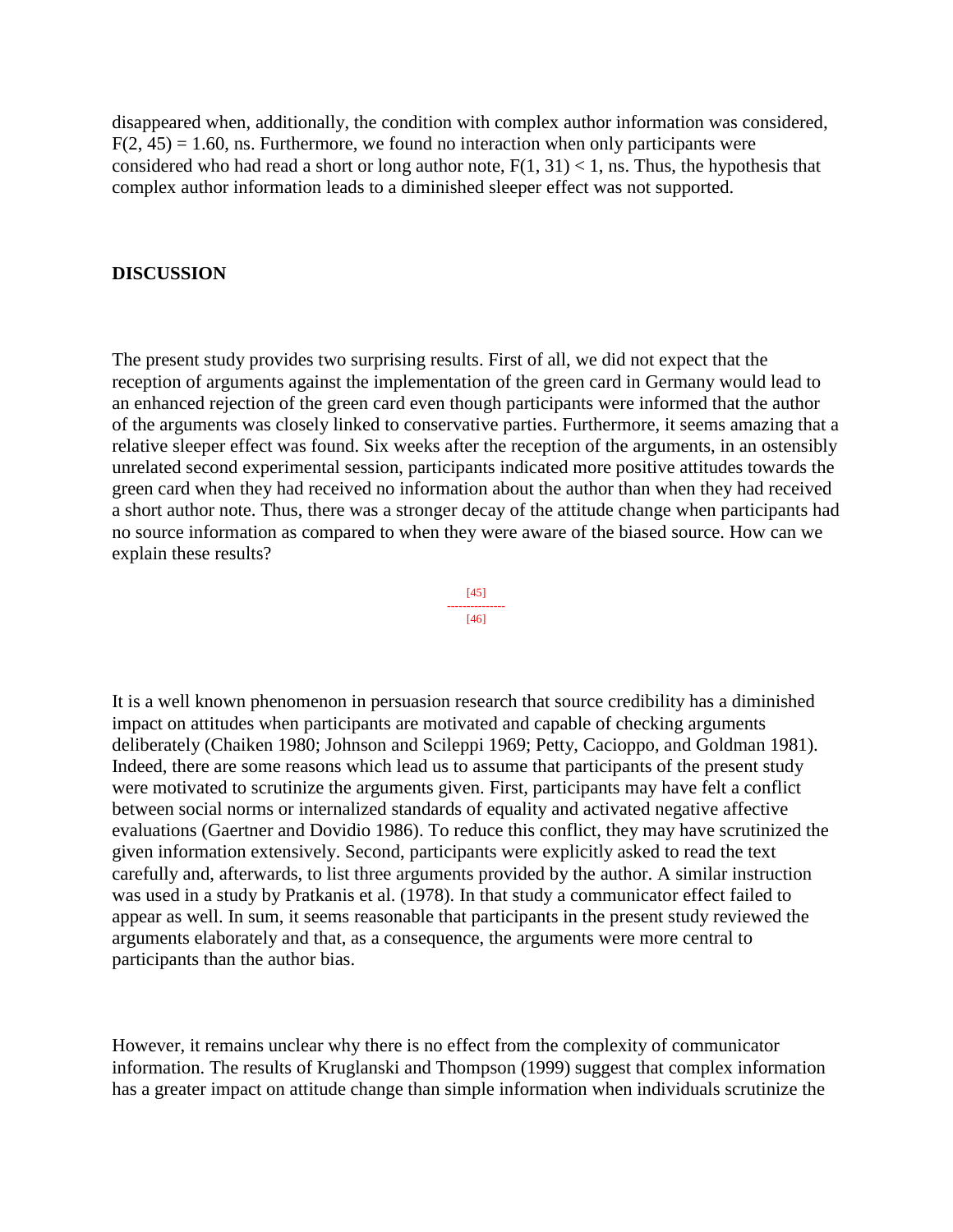given information. Admittedly, it should be noted that Kruglanski and Thompson for the most part used messages with few and simple arguments. Thus, participants of these studies may have focused more on the author information than on the message, whereas participants of the present study may have paid more attention to the message itself. It seems to be an interesting question for future studies whether effects from the complexity of author information depend on the focus of attention.

The main finding of the present study is the occurrence of a relative sleeper effect for participants who received a short description of the author. For those participants, the article had an immediate and enduring persuasive effect even though they thought the communicator biased. In contrast, the impact of the message decreased over time for participants who received no information about the communicator. The consideration of the processes which lead to a persuasive impact of the message at the first time of measurement may help to explain the endurance of the attitude change. Possibly, participants made an intermediate judgment of the article before they read the author note, which was presented after reading. For participants who received a description of the author, the incongruence between their intermediate judgment and the knowledge that they were agreeing with a biased source may have led to a feeling of dissonance and mechanisms to reduce this feeling (Frey 1986; Frey and Wicklund 1978). It seems conceivable that such mechanisms accompanied a more extensive elaboration especially of arguments supporting the intermediate judgment, which resulted in a higher accessibility of the arguments six weeks later. For participants who did not receive any information about the communicator, there was no need for the reduction of dissonance and for a further confirmation of the judgment. Thus, the decrease of the attitude change for participants without source information seems reasonable.

> [46] --------------- [47]

In our view, the "differential decay" hypothesis of Pratkanis et al. (1998) does not offer a feasible explanation. Following this hypothesis, we should expect a more stable attitude change for participants who received simple in contrast to complex arguments. However, the complexity of the author note had no significant effect on the attitude towards the introduction of the green card in Germany either at the first measurement or the second. Since there was no difference between the message-only condition and the condition with a complex author note, we cannot make any inferences about the significance of the complexity of source information. Future research would benefit from a more sophisticated analysis of the role of source information. For example, a replication of the present study with an additional variation of the message length would yield some more insights into the boundary conditions of communicator effects.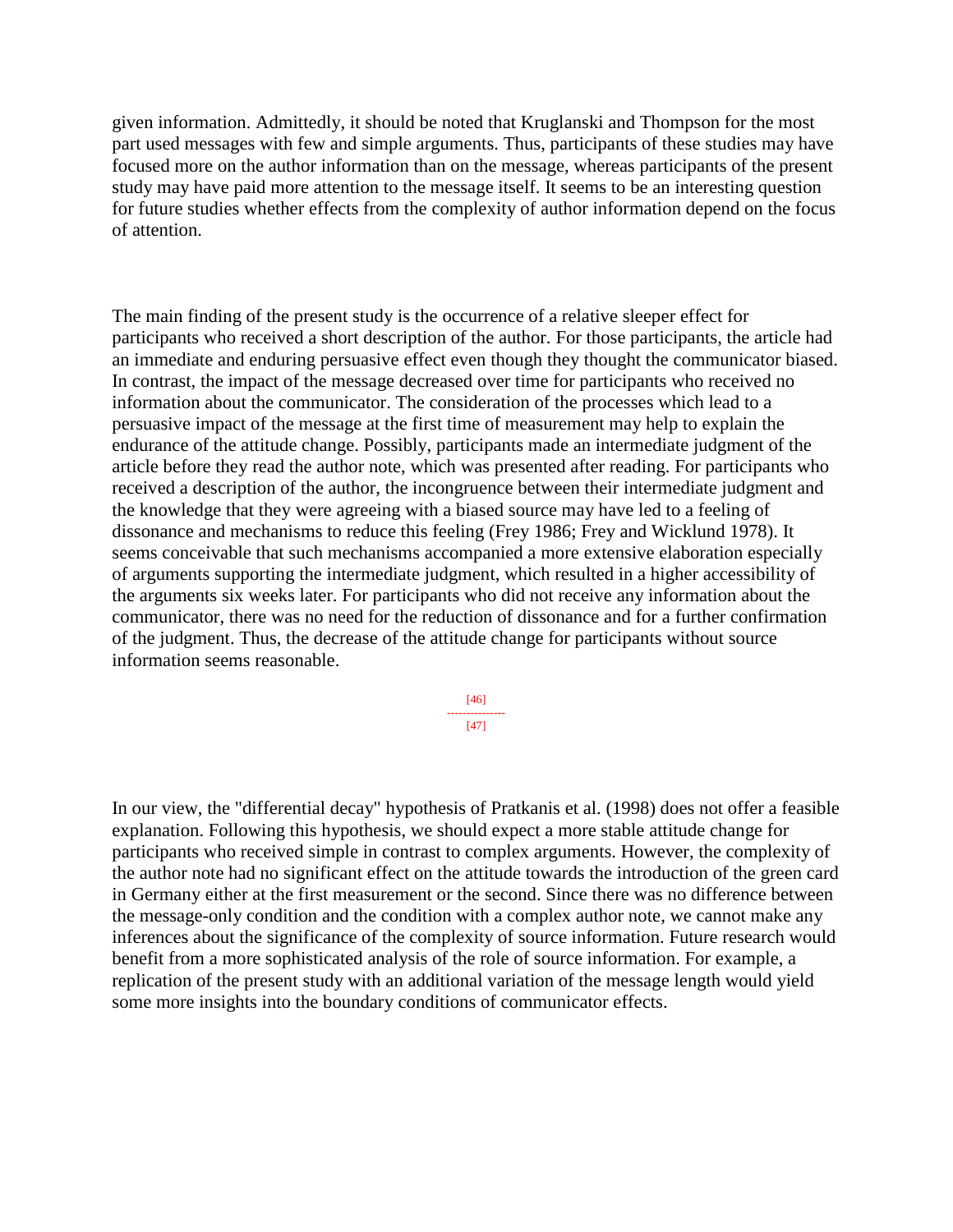In sum, the present study shows that long-lasting attitude change is possible even though a source is perceived as biased and that, under certain circumstances, such changes in attitudes may be more enduring than the mere reception of arguments without a reference to the source. Further experiments are necessary to test the specific explanations offered in the discussion section of the present paper.

# **REFERENCES**

Chaiken, Shelly (1980). "Heuristic vs. systematic information processing and the use of source vs. message cues in persuasion*." Journal of Personality and Social Psychology, 45*: 524-537.

Eagly, Alice H., and Chaiken, Shelly. (1993). *The psychology of attitudes*. Fort Worth, TX: Hartcourt Brace Jovanovich.

Frey, Dieter (1986). "Recent research on selective exposure to information." In Leonard Berkowitz (Ed.), *Advances in experimental social psychology* (Vol. 19, pp. 41-80). New York: Academic Press.

Frey, Dieter, and Wicklund, Robert A. (1978). "A clarification of selective exposure: The impact of choice." *Journal of Experimental Social Psychology, 17*: 621-626.

Gaertner, Samuel L., and Dovidio, John F. (1986). The aversive form of racism. In John F. Dovidio and Samuel L. Gaertner (Eds.), *Prejudice, discrimination, and racism* (pp. 61-89). New York: Academic Press.

Gillig, Paulette M., and Greenwald, Antony G. (1974). "*Is it time to lay the sleeper effect to the rest?*" *Journal of Personality and Social Psychology, 29*: 132-139.

> [47] ---------------

[48]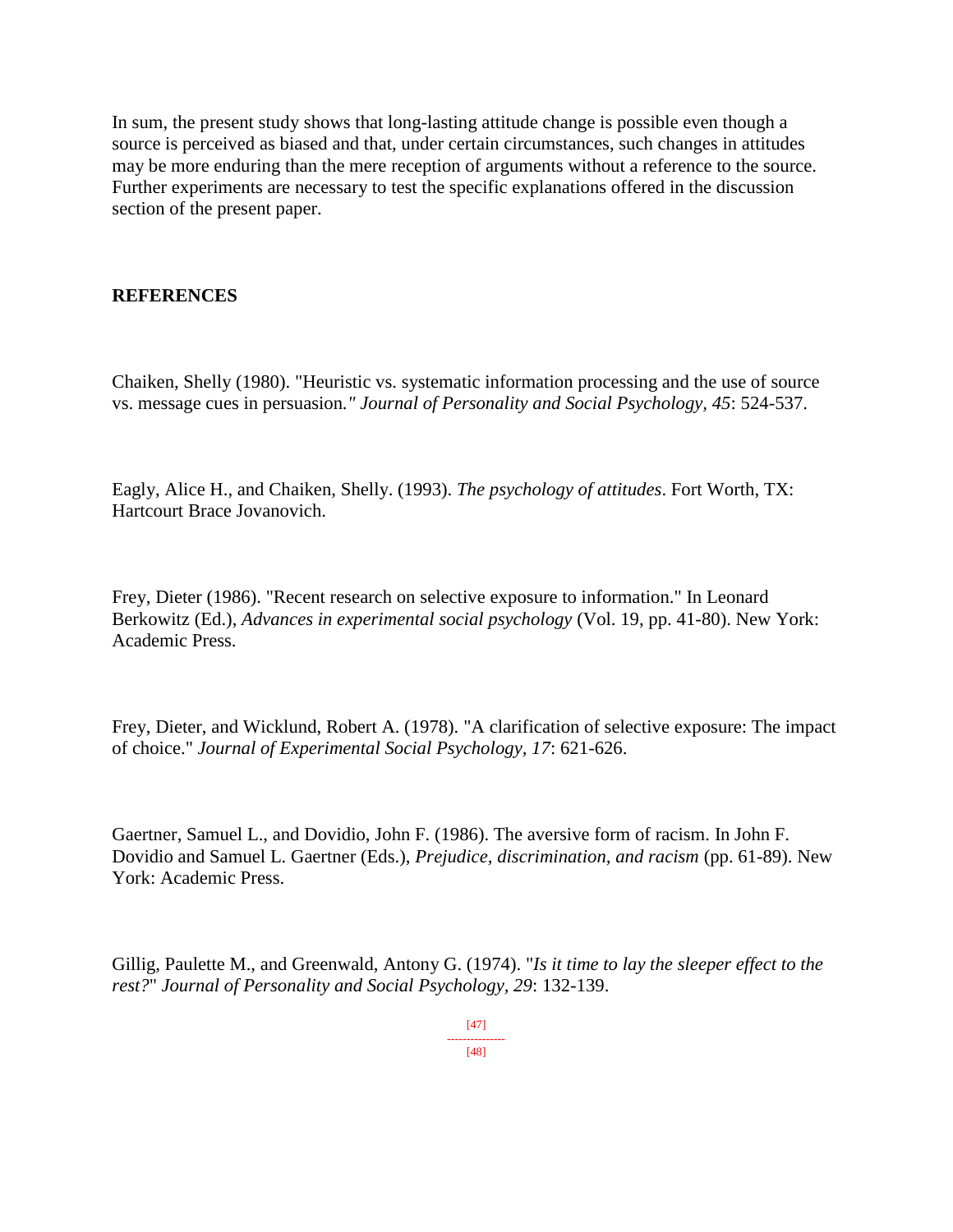Gruder, Charles L., Cook, Thomas D., Hennigan, Karen M., and Flay, Brian R. (1978). "Empirical test of the absolute Sleeper-Effect predicted from the discounting cue hypothesis." *Journal of Personality and Social Psychology, 36*: 1061-1074.

Hovland, Carl I., Lumsdaine, Arthur A., and Sheffield, Fred D. (1949). *Experiments on mass communication*. Princeton: Princeton University Press.

Hovland, Carl I., and Weiss, Walter (1951). "The influence of source credibilitn communication effectiveness." *Public Opinion Quarterly, 15*: 635-650

Kruglanski, Arie W., and Thompson, Erik P. (1999). "Persuasion by a single route: a view from the unimodel." *Psychological Inquiry, 10*: 182-193.

Kruglanski, Arie W., Thompson, Erik P., and Spiegel, S. (1999). "Separate or equal? Bimodal notions of persuasion and a single-process "unimodel"." In Shelly Chaiken and Yaacov. Trope (Eds.), *Dual process theories in social psychology* (pp. 293-313). New York: Guilford.

Miller, N., and Campbell, D. T. (1959). "Recency and primacy in persuasion as a function of timing of speeches and measurements." *Journal of Abnormal and Social Psychology, 59*: 1-9.

Petty, Richard E., and Cacioppo, John T. (1986). "The elaboration likelihood model of persuasion." In L. Berkowitz (Ed.), *Advances in experimental social psychology* (Vol. 19, pp. 123-205). New York: Academic Press.

Petty, Richard E., Cacioppo, John T., and Goldman, Rachel (1981). "Personal involvement as a determinant of argument-based persuasion." *Journal of Personality and Social Psychology, 41*, 847-855.